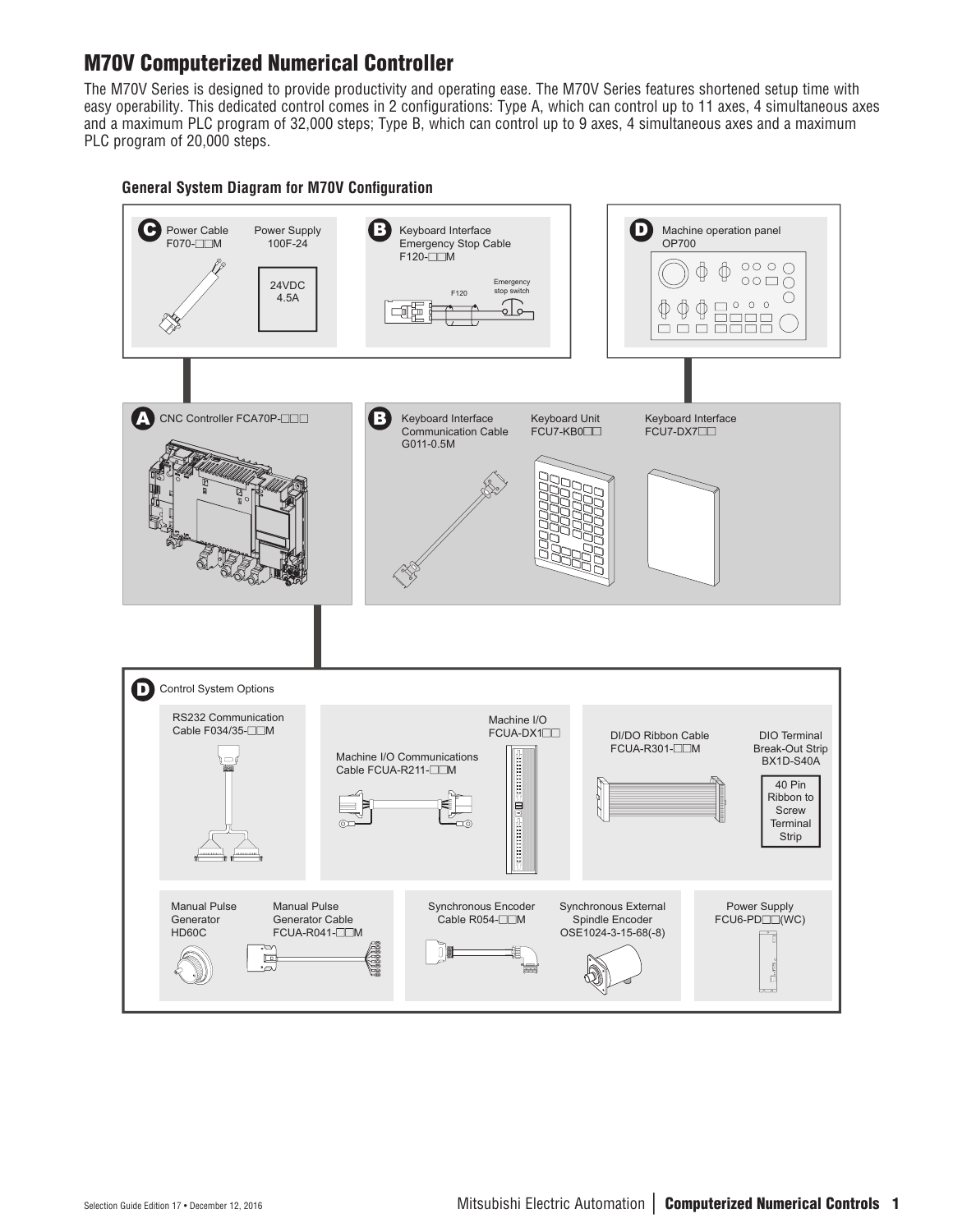## **M70V CNC Controller**

| <b>Description</b>                   | <b>Model Number</b> | Stocked Item | <b>Notes</b>       |
|--------------------------------------|---------------------|--------------|--------------------|
|                                      |                     |              |                    |
| <b>M70V A TYPE Control For 8.4"</b>  | FCA70P-2AVU         |              | 8.4" display only  |
| <b>M70V B TYPE Control For 8.4"</b>  | FCA70P-2BVU         |              | 8.4" display only  |
| <b>M70V A TYPE Control For 10.4"</b> | l FCA70P-4AVU       |              | 10.4" display only |
| <b>M70V B TYPE Control For 10.4"</b> | FCA70P-4BVU         |              | 10.4" display only |
|                                      |                     |              |                    |

**Note:** Need to choose 1 control from above

## **Keyboard Unit**

| Description            | <b>Model Number</b> | Stocked Item | <b>Notes</b>            |
|------------------------|---------------------|--------------|-------------------------|
| M70V Keyboard For 8.4  | FCU7-KB024          |              | 8.4" display only       |
| M70V Keyboard For 10.4 | FCU7-KB044          |              | 10.4" display only      |
|                        | FCU7-KB047          |              | 10.4" vertical keyboard |

**Note:** Need to choose 1 style keyboard from above.

## **Keyboard Interface**

| <b>Description</b>                        | Model Number      | <b>Stocked Item</b> | <b>Notes</b> |
|-------------------------------------------|-------------------|---------------------|--------------|
| Keyboard I/F Sink 64/64 W 2 MPG I/F       | <b>FCU7-DX710</b> |                     |              |
| Keyboard I/F Source 64/64 W 2 MPG I/F     | <b>FCU7-DX711</b> |                     |              |
| Keyboard /F Sink 96/80 W 2 MPG I/F 1AO    | FCU7-DX720        |                     |              |
| Keyboard I/F Source 96/80 W 2 MPG I/F 1AO | <b>FCU7-DX721</b> |                     |              |
| Keyboard I/F Sink 96/96 W 2 MPG IF        | <b>FCU7-DX730</b> |                     |              |
| Keyboard I/F Source 96/96 W 2 MPG I/F     | <b>FCU7-DX731</b> |                     |              |
| <b>CC-Link 1CH</b>                        | FCU7-HN746        |                     |              |
| Melsec Q I/F                              | <b>FCU7-HN747</b> |                     |              |
| <b>Memory Expansion</b>                   | <b>FCU7-HN754</b> |                     |              |

**Note:** Need to select 1 style I/O module for back of keyboard.

#### **CNC Unit to Keyboard Interface Communication Cable**

| <b>Description</b>                        | .<br>. Model Number       | <b>Stocked Item</b><br>$\sim$ | <b>Notes</b>                                                                                                               |
|-------------------------------------------|---------------------------|-------------------------------|----------------------------------------------------------------------------------------------------------------------------|
| (G011)<br><b>Communication Cable 0.5M</b> | G0 <sup>1</sup><br>1-0.5M |                               | $\sim$ $\sim$ $-$<br>$\sim$ $\sim$<br>kevboard<br>:ontrol<br>trom<br>Connects<br>on<br>on<br>$\overline{\phantom{a}}$<br>. |

## **Keyboard Interface Emergency Stop Cable**

| <b>Description</b>               | <b>Model Number</b> | <b>Stocked Item</b> | <b>Notes</b>   |
|----------------------------------|---------------------|---------------------|----------------|
| <b>Emergency Stop Cable 0.5M</b> | F120-0.5M           |                     |                |
| <b>Emergency Stop Cable 1M</b>   | F120-1.0M           |                     |                |
| <b>Emergency Stop Cable 3M</b>   | F120-3.0M           |                     | Qty 1 required |
| <b>Emergency Stop Cable 5M</b>   | F120-5.0M           |                     |                |
| <b>Emergency Stop Cable 10M</b>  | F120-10.0M          |                     |                |

## Power Supply and Cable

## **CNC +24V Power Cable**

| Description               | Model Number | Stocked Item | <b>Notes</b>         |
|---------------------------|--------------|--------------|----------------------|
| 24V Power Cable 0.5M      | F070-0.5M    |              |                      |
| 24V Power Cable 1M        | F070-1.0M    |              |                      |
| 24V Power Cable 3M        | F070-3.0M    |              | Quantity: 1 required |
| <b>24V Power Cable 5M</b> | F070-5.0M    |              |                      |
| 24V Power Cable 10M       | F070-10.0M   |              |                      |

## **Power Supply**

| <b>Description</b>         | Model Number | <b>Stocked Item</b> | <b>Notes</b>          |
|----------------------------|--------------|---------------------|-----------------------|
| 24VDC-4.5A<br>Power Supply | LCL150       |                     | reauired<br>Quantity: |

## Control System Options

## **CNC Unit RS232 Communication Cable**

| <b>Description</b>                 | <b>Model Number</b> | <b>Stocked Item</b> | <b>Cable Length</b> |
|------------------------------------|---------------------|---------------------|---------------------|
| 1CH RS-232 SIO Communication Cable | F034-1.0M           |                     | 1.0M                |
| 1CH RS-232 SIO Communication Cable | F034-5.0M           |                     | 5.0M                |
| 1CH RS-232 SIO Communication Cable | F034-10.0M          |                     | 10.0M               |
| 2CH RS-232 SIO Communication Cable | F035-1 0M           |                     | 1.0M                |
| 2CH RS-232 SIO Communication Cable | F035-5.0M           |                     | 5.0M                |
| 2CH RS-232 SIO Communication Cable | F035-10.0M          |                     | 10.0M               |